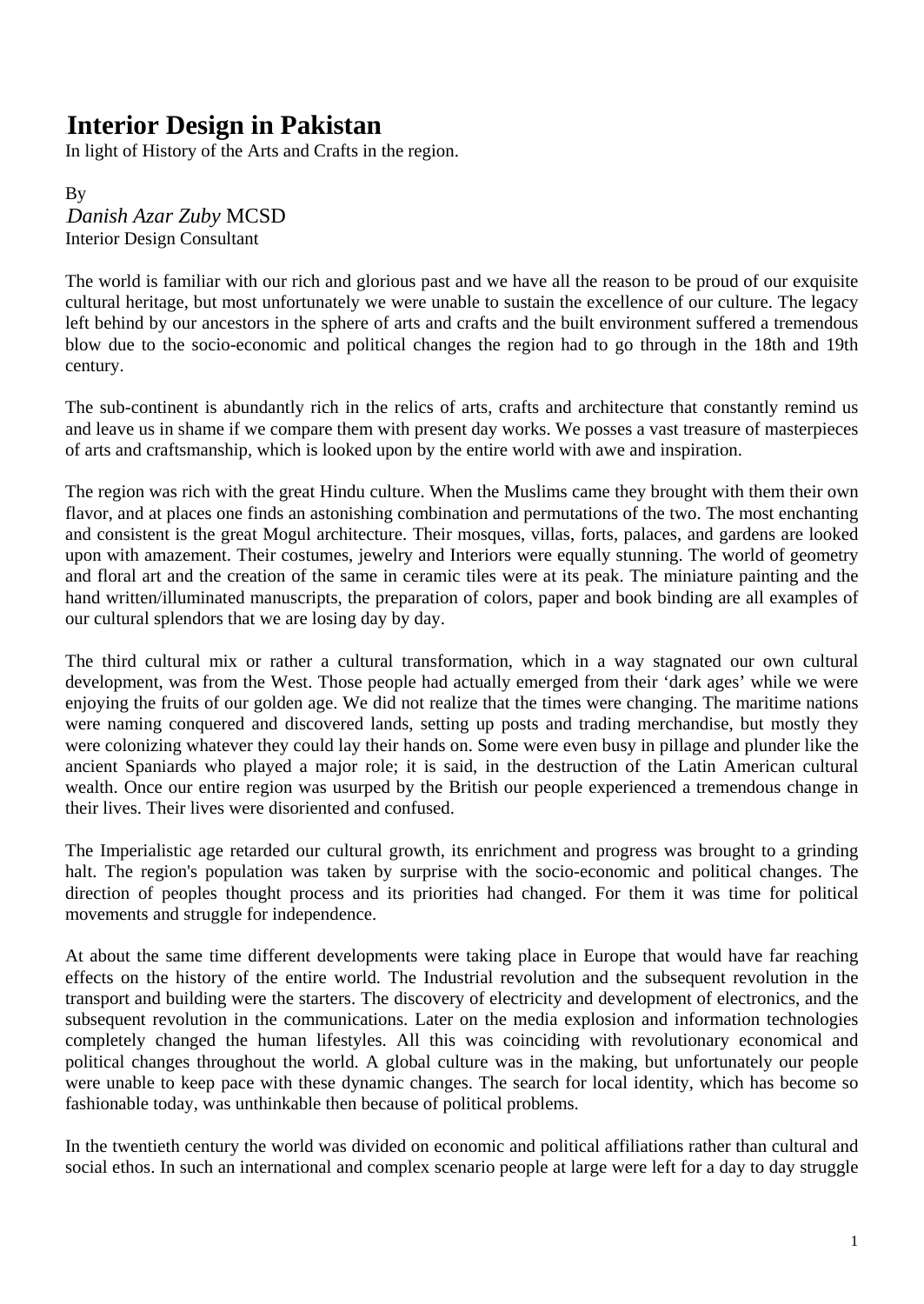and mostly hand to mouth with the result there was a global decline in the socio-cultural enrichment. Next outcome of these global changes was the uncontrolled urbanization that rendered a final blow to the traditional cultures and values.

When finally the British left with the division of India and Pakistan, the situation was extremely bleak for Pakistan as it started off on a geographically and politically unstable situation. The two wings of the country were a thousand miles apart with much wider gaps in the socio-cultural ethos. This was an extremely precarious situation, eventually the country was further divided because of political blundering.

The rest is known to all of us. A fiasco in every sphere due to poor leadership and poor planning with feudal and tribal hold on every institution in the country. Economical disasters' one after another retarded the development of everything conceivable. The life and blood of any society i.e. the arts and crafts, building trades and culture was the worst sufferer. The most detrimental influence on arts was the mis-handling of national educational policies and the resultant low literacy rate, (which we shamefully maintain till this day). In such an enormous void the main players to control the mind of the people, became the religious hierarchy and fundamentalists who already had a grip on the hearts and souls of millions. The Western exposure of liberalism and rationality versus the religious bigotry, helped further confuse the thinking mind. This was another factor that stunted the development and culture of education in general but the Arts and crafts, building and related trades in particular assumed a sorry state.

Sculpture and fine arts are mostly forbidden and abandoned for the danger of idolatry and imagery, which is a sin. Performing arts, music and dance never got any worthwhile support from any direction to flourish; in fact it receives serious condemnation from the religious hierarchy. Product design, industrial design, furniture design is mostly unknown. Graphic design, because of our consumer/urban pressures has faired relatively well. The art of calligraphy, geometrical arts, pottery and ceramics could not flourish as much as they should have had. This total apathy and neglect had its ill effects on the quality of built environment, products and systems.

In absence of formal education specially design education the "products and systems" are still copied from imported models. Architecture somehow faired relatively well. With decades of struggle, the architects have managed considerable recognition and have established themselves. The awareness level as far as built environment is concerned in the urban centers is very promising. Although architecture is in a state of disillusionment, there are some professionals who are digging roots. There are some who have performed well with positive directions mainly received from the West.

One should appreciate that Interior design as known in the world is more of architecture than engineering or anything else. Even in the 1950s with the initiation of political ventures in our country namely, 'industrialization' and 'engineerization', the arts and aesthetics never flowered. They remained on the lowest priority. With the result we have now a ratio of (more or less) 1 architect verses 40 engineers in the country and with obvious results.

In the West, since the olden times the super masons or the super artisan who mastered many arts of the built environment became known as the Architect. As the lives and our environment became more and more complex various disciplines of built environment became independent, like the civil, structural, electrical and the mechanical engineering. Finally with global urbanization and changing lifestyles and the economical pressures the subject of interior environment planning and design became an independent entity.

After the First World War this profession, originally referred to as "interior decoration" and monopolized by ladies, was slowly changing into an extremely essential and important part of peoples lives. After the second war the subject was established as "Interior Design," when strategists, economists and planners realized the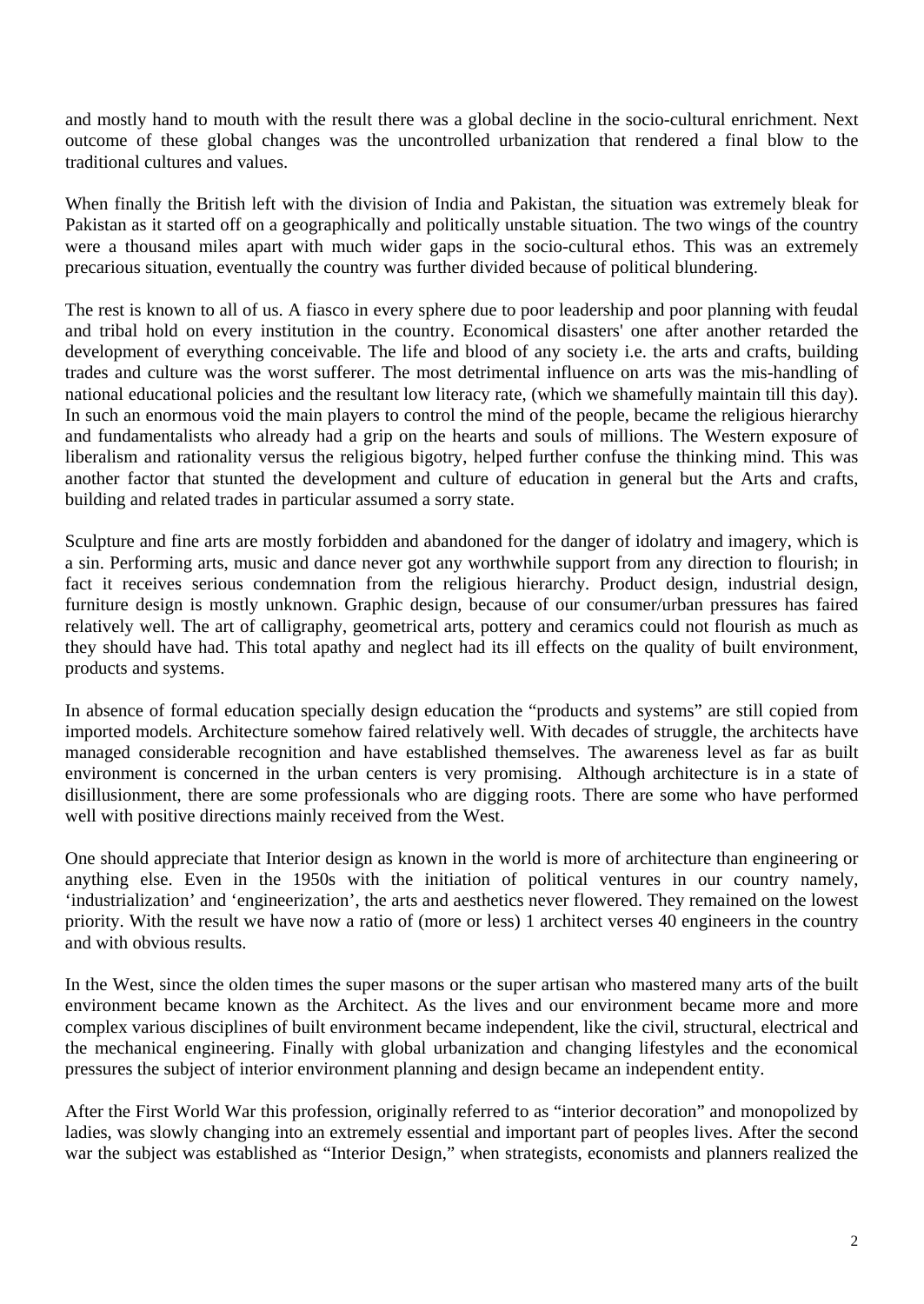importance of well planned factories, offices, schools, hospitals etc. In fact every enclosed environment was seen in a new perspective of efficiency, sales and comfort.

In Pakistan Interior design or interior environment design is still confused with interior decoration and the true meaning of interior design, (still called interior architecture in most of the European countries) is mostly misunderstood. In reality the subject of Interior design covers knowledge of architecture, fine arts, science and engineering. It demands command over important issues like internal climate control, illumination engineering, fire safety, security, space planning, comfort and aesthetics etc. The subject of decoration that is a small part of the Interior design covers surface treatments, color coordination and soft furnishing.

In our region when Pakistan came into being a familiar tradition was in practice where the super masonmistri was also the designer-builder of the entire built environment. This tradition is so deep rooted that the architectural occupation as practiced internationally had a tremendous difficulty in recognition. In such a perspective the importance and the benefits of interior design, product and systems design is barely understood.

In Pakistan interior design still has a long way to go before the umbilical cord with architecture will be cut off and when it will be taught and practiced as in the western world. (The western standard is again taken as a model because of our own lack of better precedence in the trade.) In this scenario when Interior designer as a licensed professional does not exist most of the interiors are being designed by architects and produced by the mistri (foreman) class. Professional Interior contracting is a long way ahead. In the west standard technologies, systems and materials are available off the shelf, whereas there is a total void in our region in this respect.

Architectural schools in our country only barely touch the subject of Interior design and do absolutely no justice to the subject. Interior design schools or interior design as such is probably unknown in the planning circles of the government; therefore in absence of professional interior design education it is sheer nativity to expect professional Interior Designers. The incredible demand of better interiors, in the urban context, is increasing day by day and the urban centers of Pakistan have become a paradise for the novices. Amazingly millions of rupees are set aside for the layout, furniture, decoration and then maintenance of public sector and government departments but a visit to any department leaves a very taste in the mouth and at times it is an extremely painful experience. How is the budget utilized and where is the money spent is anybody's guess.

In absence of professional interior designers the best qualified person is the Architect. He monopolizes the trade, but the demand is so enormous that the balance demand is being filled by graphic designers, decor material suppliers (i.e. wall papers, carpet and curtain showrooms), furniture suppliers (where the head carpenter is the star of the show), by builders, managers, shopkeepers, artists and sculptors. etc. Every month doors are opened to numerous interiors and the results are not so bad, but the interiors designed by architects are of high standard and outshine everyone else.

One can not say that the interior is a private domain of the professional Interior designers but the interiors created by consultants who have proper training and experience clearly stand out. They have a different effect on the health of the end-users. The only problem is that hundreds of interiors produced by nonprofessionals create an atmosphere of mutual distrust because of poor results and become a hindrance in the establishment of true professionals.

The other breed who is responsible for a lot of Interiors is "magnetic ladies high on the social scale" who have a lot of flair but naturally they lack in professional training and technical know how. They have indeed added charm to the profession by glamorizing it and perhaps nothing more. It is true that all designers refer